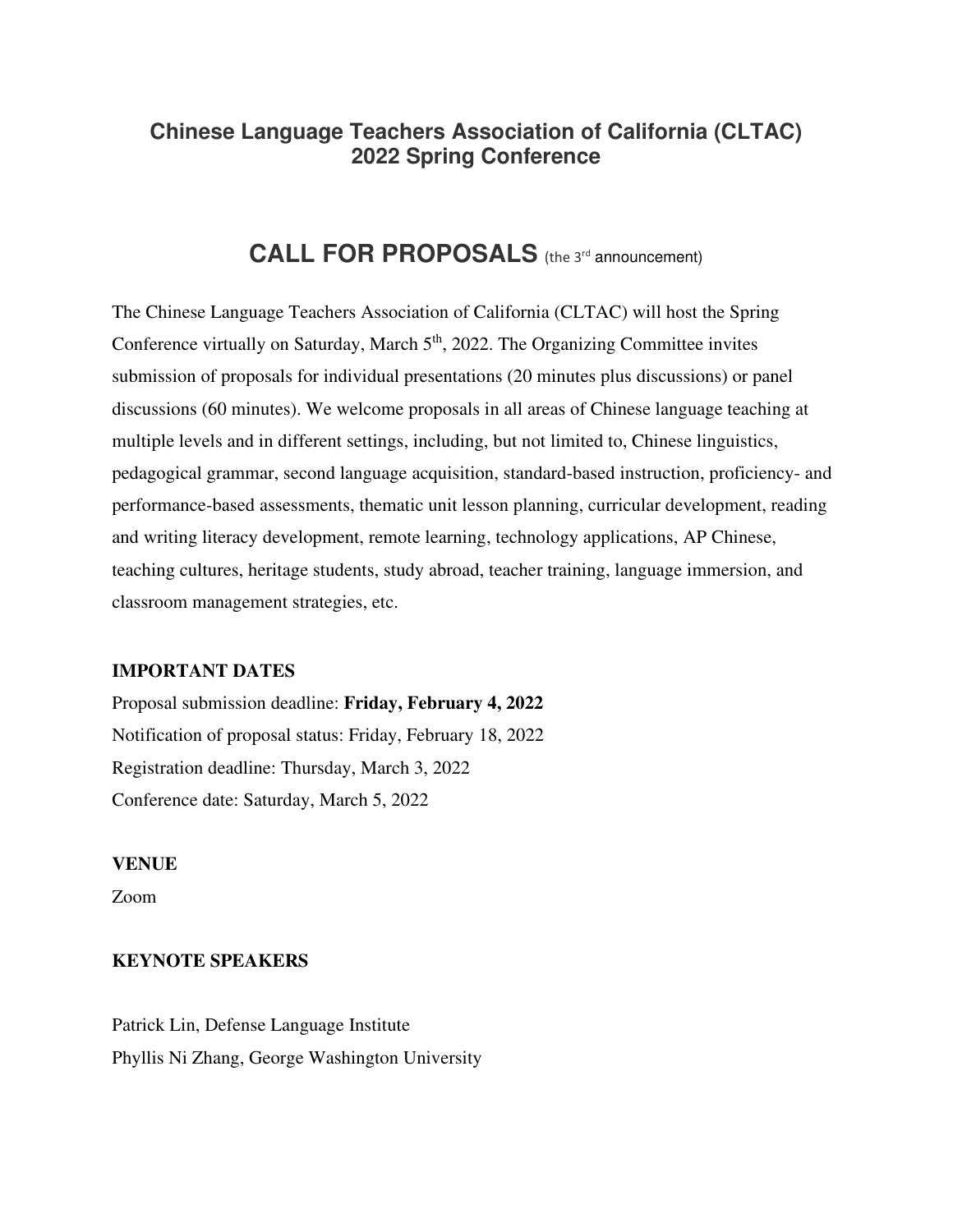### **PROPOSAL SUBMISSION**

1) Send a one-page proposal of no more than 350 words in English, or 500 characters in Chinese as an email attachment in MS-Word format to CLTAC Conferences at

#### <**cltac.conferences@gmail.com**>.

2) In the subject line of the email, type "CLTAC 2022 Spring Conference Proposal". In the body of the email, provide the following information:

Paper Title

Name of the Presenter

School/Organization

Graduate Student or not

Detailed Contact Info (email address, regular mail address, and optional cell phone number)

3) Do NOT include your name or institutional affiliation in the proposal.

4) Only one single-authored abstract from each person will be considered.

5) All proposals will be reviewed anonymously.

6) Presenters must be current members of CLTAC. Please visit our website at https://www.cltaca.org/join-cltac.html for more information about membership.

7) We will be soliciting PDF handouts or presentations from presenters after the conference and post them on the conference website with permissions.

#### **CLTAC BEST PRESENTATION AWARD**

All presentations by K-12 instructors will be automatically considered for the CLTAC Best Presentation Award. The number of awards given out each year will be based on the pool, but also at the discretion of the CLTAC Award Committee. The selection is based on both content and style of presentation. Each winner receives a certificate and a purse of \$100.

### **REGISTRATION**

The conference is open to both members and non-members of CLTAC. It is free for life members and current CLTAC members. For non-members, a registration fee of \$ 20 dollars is required. Members of other foreign language teaching organizations will receive a discount. Current members of the following organizations will pay a discounted registration fee of \$10: